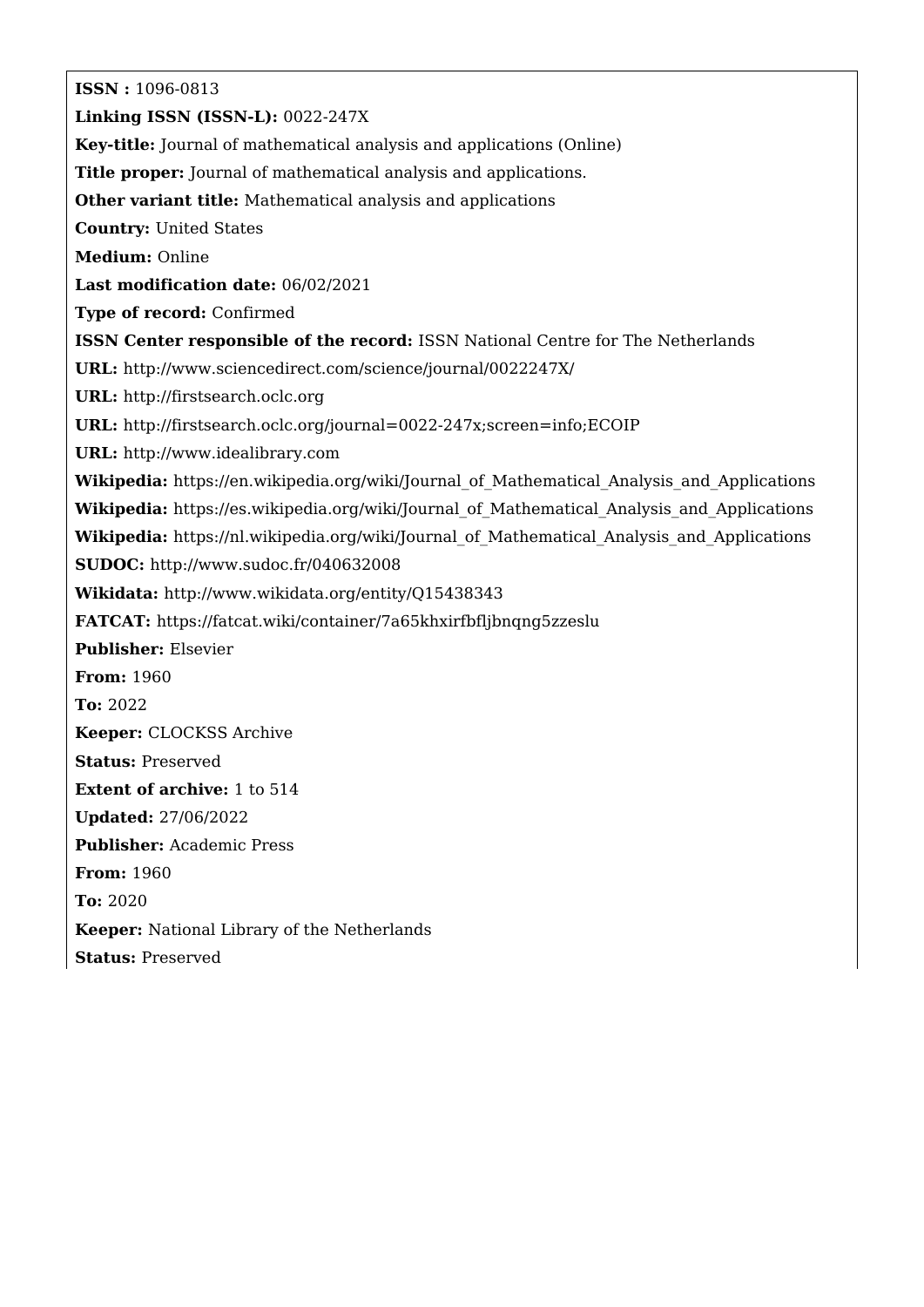**Extent of archive:** Preserved : 1 (1, 2, 3-4); 2 (1 to 3); 3 (1 to 3); 4 (1 to 3); 5 (1 to 3); 6 (1 to 3); 7 (1 to 3); 8 (1 to 3); 9 (1 to 3); 10 (1 to 3); 11 (C); 12 (1 to 3); 13 (1 to 3); 14 (1 to 3); 15 (1 to 3); 16 (1 to 3); 17 (1 to 3); 18 (1 to 3); 19 (1 to 3); 20 (1 to 3); 21 (1 to 3); 22 (1 to 3); 23 (1 to 3); 24 (1 to 3); 25 (1 to 3); 26 (1 to 3); 27 (1 to 3); 28 (1 to 3); 29 (1 to 3); 30 (1 to 3); 31 (1 to 3); 32 (1 to 3); 33 (1 to 3); 34 (1 to 3); 35 (1 to 3); 36 (1 to 3); 37 (1 to 3); 38 (1 to 3); 39 (1 to 3); 40 (1 to 3); 41 (1 to 3); 42 (1 to 3); 43 (1 to 3); 44 (1 to 3); 45 (1 to 3); 46 (1 to 3); 47 (1 to 3); 48 (1 to 3); 49 (1 to 3); 50 (1 to 3); 51 (1 to 3); 52 (1 to 3); 53 (1 to 3); 54 (1 to 3); 55 (1 to 3); 56 (1 to 3); 57 (1 to 3); 58 (1 to 3); 59 (1 to 3); 60 (1 to 3); 61 (1 to 3); 62 (1 to 3); 63 (1 to 3); 64 (1 to 3); 65 (1 to 3); 66 (1 to 3); 67 (1, 2); 68 (1, 2); 69 (1, 2); 70 (1, 2); 71 (1, 2); 72 (1, 2); 73 (1, 2); 74 (1, 2); 75 (1, 2); 76 (1, 2); 77 (1, 2); 78 (1, 2); 79 (1, 2); 80 (1, 2); 81 (1, 2); 82 (1, 2); 83 (1, 2); 84 (1, 2); 85 (1, 2); 86 (1, 2); 87 (1, 2); 88 (1, 2); 89 (1, 2); 90 (1, 2); 91 (1, 2); 92 (1, 2); 93 (1, 2); 94 (1, 2); 95 (1, 2); 96 (1, 2); 97 (1, 2); 98 (1, 2); 99 (1, 2); 100 (1, 2); 101 (1, 2); 102 (1, 2); 103 (1, 2); 104 (1, 2); 105 (1, 2); 106 (1, 2); 107 (1, 2); 108 (1, 2); 109 (1, 2); 110 (1, 2); 111 (1, 2); 112 (1, 2); 113 (1, 2); 114 (1, 2); 115 (1, 2); 116 (1, 2); 117 (1, 2); 118 (1, 2); 119 (1-2); 120 (2); 121 (1, 2); 122 (1, 2); 123 (1, 2); 124 (1, 2); 125 (1, 2); 126 (1, 2); 127 (1, 2); 128 (1, 2); 129 (1, 2); 130 (1, 2); 131 (1, 2); 132 (1, 2); 133 (1, 2); 134 (1, 2); 135 (1, 2); 136 (1, 2); 137 (1, 2); 138 (1, 2); 139 (1, 2); 140 (1, 2); 141 (1, 2); 142 (1, 2); 143 (1, 2); 144 (1, 2); 145 (1, 2); 146 (1, 2); 147 (1, 2); 148 (1, 2); 149 (1, 2); 150 (1, 2); 151 (1, 2); 152 (1, 2); 153 (1, 2); 154 (1, 2); 155 (1, 2); 156 (1, 2); 157 (1, 2); 158 (1, 2); 159 (1, 2); 160 (1, 2); 161 (1, 2); 162 (1, 2); 163 (1, 2); 164 (1, 2); 165 (1, 2); 166 (1, 2); 167 (1, 2); 168 (1, 2); 169 (1, 2); 170 (1, 2); 171 (1, 2); 172 (1, 2); 173 (1, 2); 174 (1, 2); 175 (1, 2); 176 (1, 2); 177 (1, 2); 178 (1, 2); 179 (1); 180 (2); 181 (1 to 3); 182 (1 to 3); 183 (1 to 3); 184 (1 to 3); 185 (1 to 3); 186 (1 to 3); 187 (1 to 3); 188 (1 to 3); 189 (1 to 3); 190 (1 to 3); 191 (1 to 3); 192 (1 to 3); 193 (1 to 3); 194 (1 to 3); 195 (1 to 3); 196 (1 to 3); 197 (1 to 3); 198 (1 to 3); 199 (1 to 3); 200 (1 to 3); 201 (1 to 3); 202 (1 to 3); 203 (1 to 3); 204 (1 to 3); 205 (1, 2); 206 (1, 2); 207 (1, 2); 208 (1, 2); 209 (1, 2); 210 (1, 2); 211 (1, 2); 212 (1, 2); 213 (1, 2); 214 (1, 2); 215 (1, 2); 216 (1, 2); 217 (1, 2); 218 (1, 2); 219 (1, 2); 220 (1, 2); 221 (1, 2); 222 (1, 2); 223 (1, 2); 224 (1, 2); 225 (1, 2); 226 (1, 2); 227 (1, 2); 228 (1, 2); 229 (1, 2); 230 (1, 2); 231 (1, 2); 232 (1, 2); 233 (1, 2); 234 (1, 2); 235 (1, 2); 236 (1, 2); 237 (1, 2); 238 (1, 2); 239 (1, 2); 240 (1, 2); 241 (1, 2); 242 (1, 2); 243 (1, 2); 244 (1, 2); 245 (1, 2); 246 (1, 2); 247 (1, 2); 248 (1, 2); 249 (1, 2); 250 (1, 2); 251 (1, 2); 252 (1, 2); 253 (1, 2); 254 (1, 2); 255 (1, 2); 256 (1, 2); 257 (1, 2); 258 (1, 2); 259 (1, 2); 260 (1, 2); 261 (1, 2); 262 (1, 2); 263 (1, 2); 264 (1, 2); 265 (1, 2); 266 (1, 2); 267 (1, 2); 268 (1, 2); 269 (1, 2); 270 (1, 2); 271 (1, 2); 272 (1, 2); 273 (1, 2); 274 (1, 2); 275 (1, 2); 276 (1, 2); 277 (1, 2); 278 (1, 2); 279 (1, 2); 280 (1, 2); 281 (1, 2); 282 (1, 2); 283 (1, 2); 284 (1, 2); 285 (1, 2); 286 (1, 2); 287 (1, 2); 288 (1, 2); 289 (1, 2); 290 (1, 2); 291 (1, 2); 292 (1, 2); 293 (1, 2); 294 (1, 2); 295 (1, 2); 296 (1, 2); 297 (1, 2); 298 (1, 2); 299 (1, 2); 300 (1, 2); 301 (1, 2); 302 (1, 2); 303 (1, 2); 304 (1, 2); 305 (1, 2); 306 (1, 2); 307 (1, 2); 308 (1, 2); 309 (1, 2); 310 (1, 2); 311 (1, 2); 312 (1, 2); 313 (1, 2); 314 (1, 2); 315 (1, 2); 316 (1, 2); 317 (1, 2); 318 (1, 2); 319 (1, 2); 320 (1, 2); 321 (1, 2); 322 (1, 2); 323 (1, 2); 324 (1, 2); 325 (1, 2); 326 (1, 2); 327 (1, 2); 328 (1, 2); 329 (1, 2); 330 (1, 2); 331 (1, 2); 332 (1, 2); 333 (1, 2); 334 (1, 2); 335 (1, 2); 336 (1, 2); 337 (1, 2); 338 (1, 2); 339 (1, 2); 340 (1, 2); 341 (1, 2); 342 (1, 2); 343 (1, 2); 344 (1, 2); 345 (1, 2); 346 (1, 2); 347 (1, 2); 348 (1, 2); 349 (1, 2); 350 (1, 2); 351 (1, 2); 352 (1, 2); 353 (1, 2); 354 (1, 2); 355 (1, 2); 356 (1, 2); 357 (1, 2); 358 (1, 2); 359 (1, 2); 360 (1, 2); 361 (1, 2); 362 (1, 2); 363 (1, 2); 364 (1, 2); 365 (1, 2); 366 (1, 2); 367 (1, 2); 368 (1, 2); 369 (1, 2); 370 (1, 2); 371 (1, 2); 372 (1, 2); 373 (1, 2); 374 (1, 2); 375 (1, 2); 376 (1, 2); 377 (1, 2); 378 (1, 2); 379 (1, 2); 380 (1, 2); 381 (1, 2); 382 (1, 2); 383 (1, 2); 384 (1, 2); 385 (1, 2); 386 (1, 2); 387 (1, 2); 388 (1, 2); 389 (1, 2); 390 (1, 2); 391 (1, 2); 392 (1, 2); 393 (1, 2); 394 (1, 2); 395 (1, 2); 396 (1, 2); 397 (1); 398; 399; 400 (2); 401 (1, 2); 402 (1); 403 (2); 404 (1, 2); 405; 406 (1, 2); 407 (1, 2); 408 (1, 2); 409 (1, 2); 410 (1, 2); 411 (1, 2); 412 (1, 2); 413 (1, 2); 414 (1, 2); 415 (1, 2); 416 (1, 2); 417 (1, 2); 418 (1, 2); 419 (1, 2); 420 (1, 2); 421 (1, 2); 422 (1, 2); 423 (1, 2); 424 (1, 2); 425 (1, 2); 426 (1, 2); 427 (1, 2); 428 (1, 2); 429 (1, 2); 430 (1, 2); 431 (1, 2); 432 (1, 2); 433 (1, 2); 434 (1, 2); 435 (1, 2); 436 (1, 2); 437 (1, 2); 438 (1, 2); 439 (1, 2); 440 (1, 2); 441 (1, 2); 442 (1, 2); 443 (1, 2); 444 (1, 2); 445 (1, 2); 446 (1, 2); 447 (1, 2); 448 (1, 2); 449 (1, 2); 450 (1, 2); 451 (1, 2); 452 (1, 2); 453 (1, 2); 454 (1, 2); 455 (1, 2); 456 (1, 2); 457 (1, 2); 458 (1, 2); 459 (1, 2); 460 (1, 2); 461 (1, 2); 462 (1, 2); 463 (1, 2); 464 (1, 2); 465 (1, 2); 466; 467 (1, 2); 468 (1, 2); 469 (1, 2); 470 (1, 2); 471 (1-2); 472 (2); 473 (1, 2); 474 (1, 2); 475 (1, 2); 476; 477 (1, 2); 478 (1, 2); 479 (1, 2); 480 (1, 2); 481 (1, 2); 482 (1, 2)

**Updated:** 19/06/2022

**Publisher:** Elsevier

**From:** 1921

**To:** 2022

**Keeper:** Portico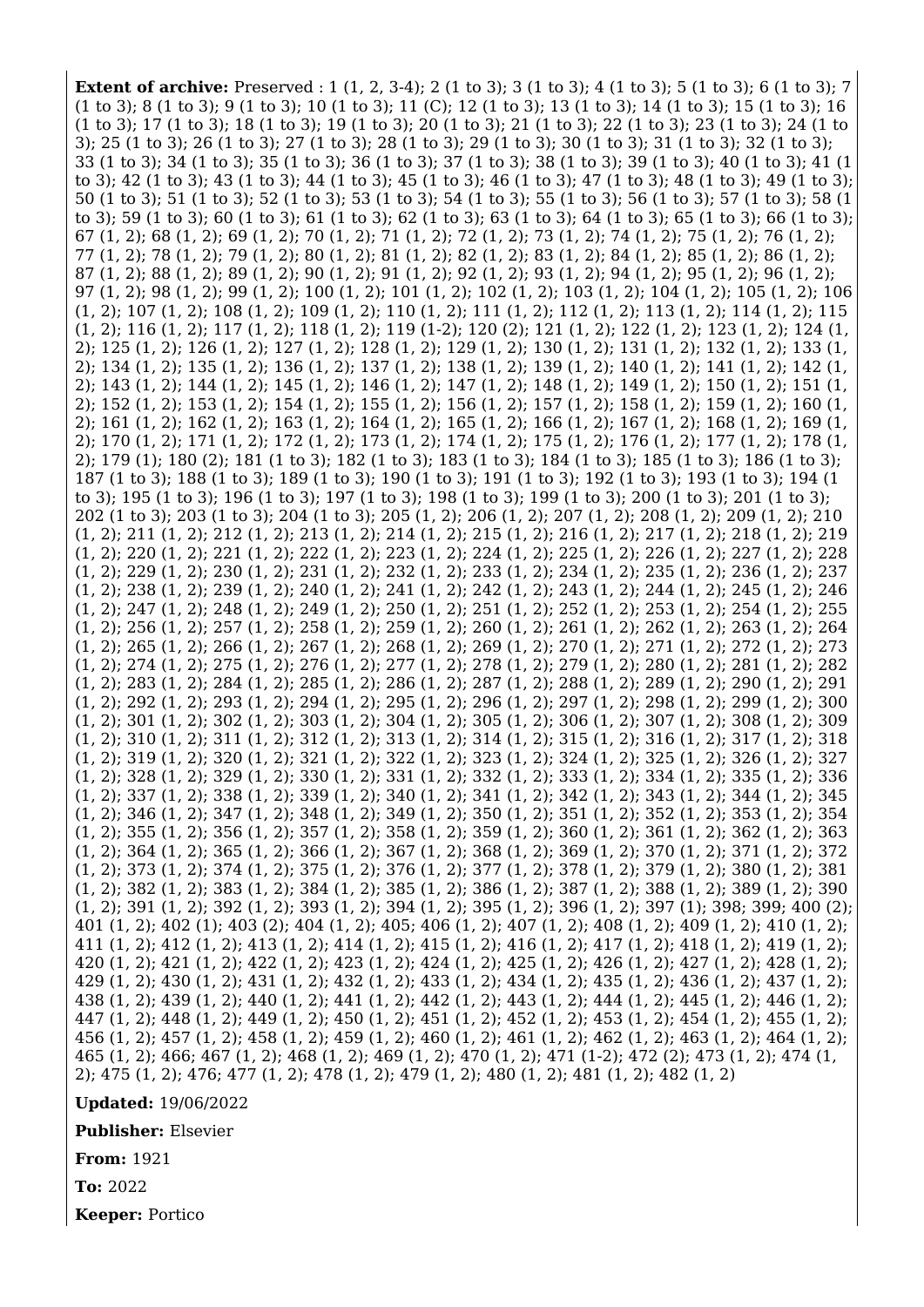## **Status:** Preserved

**Extent of archive:** Preserved : 1 (1, 2, 3-4); 2 (1 to 3); 3 (1 to 3); 4 (1 to 3); 5 (1 to 3); 6 (1 to 3); 7 (1 to 3); 8 (1 to 3); 9 (1 to 3); 10 (1 to 3); 11 (Complete, 1); 12 (2, 3); 13 (1 to 3); 14 (1 to 3); 15 (1 to 3); 16 (1 to 3); 17 (1 to 3); 18 (1 to 3); 19 (1 to 3); 20 (1 to 3); 21 (1 to 3); 22 (1 to 3); 23 (1 to 3); 24 (1 to 3); 25 (1 to 3); 26 (1 to 3); 27 (1 to 3); 28 (1 to 3); 29 (1 to 3); 30 (1 to 3); 31 (1 to 3); 32 (1 to 3); 33 (1 to 3); 34 (1 to 3); 35 (1 to 3); 36 (1 to 3); 37 (1 to 3); 38 (1 to 3); 39 (1 to 3); 40 (1 to 3); 41 (1 to 3); 42 (1 to 3); 43 (1 to 3); 44 (1 to 3); 45 (1 to 3); 46 (1 to 3); 47 (1 to 3); 48 (1 to 3); 49 (1 to 3); 50 (1 to 3); 51 (1 to 3); 52 (1 to 3); 53 (1 to 3); 54 (1 to 3); 55 (1 to 3); 56 (1 to 3); 57 (1 to 3); 58 (1 to 3); 59 (1 to 3); 60 (1 to 3); 61 (1 to 3); 62 (1 to 3); 63 (1 to 3); 64 (1 to 3); 65 (1 to 3); 66 (1 to 3); 67 (1, 2); 68 (1, 2); 69 (1, 2); 70 (1, 2); 71 (1, 2); 72 (1, 2); 73 (1, 2); 74 (1, 2); 75 (1, 2); 76 (1, 2); 77 (1, 2); 78 (1, 2); 79 (1, 2); 80 (1, 2); 81 (1, 2); 82 (1, 2); 83 (1, 2); 84 (1, 2); 85 (1, 2); 86 (1, 2); 87 (1, 2); 88 (1, 2); 89 (1, 2); 90 (1, 2); 91 (1, 2); 92 (1, 2); 93 (1, 2); 94 (1, 2); 95 (1, 2); 96 (1, 2); 97 (1, 2); 98 (1, 2); 99 (1, 2); 100 (1, 2); 101 (1, 2); 102 (1, 2); 103 (1, 2); 104 (1, 2); 105 (1, 2); 106 (1, 2); 107 (1, 2); 108 (1, 2); 109 (1, 2); 110 (1, 2); 111 (1, 2); 112 (1, 2); 113 (1, 2); 114 (1, 2); 115 (1, 2); 116 (1, 2); 117 (1, 2); 118 (1, 2); 119 (1-2); 120 (2); 121 (1, 2); 122 (1, 2); 123 (1, 2); 124 (1, 2); 125 (1, 2); 126 (1, 2); 127 (1, 2); 128 (1, 2); 129 (1, 2); 130 (1, 2); 131 (1, 2); 132 (1, 2); 133 (1, 2); 134 (1, 2); 135 (1, 2); 136 (1, 2); 137 (1, 2); 138 (1, 2); 139 (1, 2); 140 (1, 2); 141 (1, 2); 142 (1, 2); 143 (1, 2); 144 (1, 2); 145 (1, 2); 146 (1, 2); 147 (1, 2); 148 (1, 2); 149 (1, 2); 150 (1, 2); 151 (1, 2); 152 (1, 2); 153 (1, 2); 154 (1, 2); 155 (1, 2); 156 (1, 2); 157 (1, 2); 158 (1, 2); 159 (1, 2); 160 (1, 2); 161 (1, 2); 162 (1, 2); 163 (1, 2); 164 (1, 2); 165 (1, 2); 166 (1, 2); 167 (1, 2); 168 (1, 2); 169 (1, 2); 170 (1, 2); 171 (1, 2); 172 (1, 2); 173 (1, 2); 174 (1, 2); 175 (1, 2); 176 (1, 2); 177 (1, 2); 178 (1, 2); 179 (1, 2); 180 (1, 2); 181 (1 to 3); 182 (1 to 3); 183 (1 to 3); 184 (1 to 3); 185 (1 to 3); 186 (1 to 3); 187 (1 to 3); 188 (1 to 3); 189 (1 to 3); 190 (1 to 3); 191 (1 to 3); 192 (1 to 3); 193 (1 to 3); 194 (1 to 3); 195 (1 to 3); 196 (1 to 3); 197 (1 to 3); 198 (1 to 3); 199 (1 to 3); 200 (1 to 3); 201 (1 to 3); 202 (1 to 3); 203 (1 to 3); 204 (1 to 3); 205 (1, 2); 206 (1, 2); 207 (1, 2); 208 (1, 2); 209 (1, 2); 210 (1, 2); 211 (1, 2); 212 (1, 2); 213 (1, 2); 214 (1, 2); 215 (1, 2); 216 (1, 2); 217 (1, 2); 218 (1, 2); 219 (1, 2); 220 (1, 2); 221 (1, 2); 222 (1, 2); 223 (1, 2); 224 (1, 2); 225 (1, 2); 226 (1, 2); 227 (1, 2); 228 (1, 2); 229 (1, 2); 230 (1, 2); 231 (1, 2); 232 (1, 2); 233 (1, 2); 234 (1, 2); 235 (1, 2); 236 (1, 2); 237 (1, 2); 238 (1, 2); 239 (1, 2); 240 (1, 2); 241 (1, 2); 242 (1, 2); 243 (1, 2); 244 (1, 2); 245 (1, 2); 246 (1, 2); 247 (1, 2); 248 (1, 2); 249 (1, 2); 250 (1, 2); 251 (1, 2); 252 (1, 2); 253 (1, 2); 254 (1, 2); 255 (1, 2); 256 (1, 2); 257 (1, 2); 258 (1, 2); 259 (1, 2); 260 (1, 2); 261 (1, 2); 262 (1, 2); 263 (1, 2); 264 (1, 2); 265 (1, 2); 266 (1, 2); 267 (1, 2); 268 (1, 2); 269 (1, 2); 270 (1, 2); 271 (1, 2); 272 (1, 2); 273 (1, 2); 274 (1, 2); 275 (1, 2); 276 (1, 2); 277 (1, 2); 278 (1, 2); 279 (1, 2); 280 (1, 2); 281 (1, 2); 282 (1, 2); 283 (1, 2); 284 (1, 2); 285 (1, 2); 286 (1, 2); 287 (1, 2); 288 (1, 2); 289 (1, 2); 290 (1, 2); 291 (1, 2); 292 (1, 2); 293 (1, 2); 294 (1, 2); 295 (1, 2); 296 (1, 2); 297 (1, 2); 298 (1, 2); 299 (1, 2); 300 (1, 2); 301 (1, 2); 302 (1, 2); 303 (1, 2); 304 (1, 2); 305 (1, 2); 306 (1, 2); 307 (1, 2); 308 (1, 2); 309 (1, 2); 310 (1, 2); 311 (1, 2); 312 (1, 2); 313 (1, 2); 314 (1, 2); 315 (1, 2); 316 (1, 2); 317 (1, 2); 318 (1, 2); 319 (1, 2); 320 (1, 2); 321 (1, 2); 322 (1, 2); 323 (1, 2); 324 (1, 2); 325 (1, 2); 326 (1, 2); 327 (1, 2); 328 (1, 2); 329 (1, 2); 330 (1, 2); 331 (1, 2); 332 (1, 2); 333 (1, 2); 334 (1, 2); 335 (1, 2); 336 (1, 2); 337 (1, 2); 338 (1, 2); 339 (1, 2); 340 (1, 2); 341 (1, 2); 342 (1, 2); 343 (1, 2); 344 (1, 2); 345 (1, 2); 346 (1, 2); 347 (1, 2); 348 (1, 2); 349 (1, 2); 350 (1, 2); 351 (1, 2); 352 (1, 2); 353 (1, 2); 354 (1, 2); 355 (1, 2); 356 (1, 2); 357 (1, 2); 358 (1, 2); 359 (1, 2); 360 (1, 2); 361 (1, 2); 362 (1, 2); 363 (1, 2); 364 (1, 2); 365 (1, 2); 366 (1, 2); 367 (1, 2); 368 (1, 2); 369 (1, 2); 370 (1, 2); 371 (1, 2); 372 (1, 2); 373 (1, 2); 374 (1, 2); 375 (1, 2); 376 (1, 2); 377 (1, 2); 378 (1, 2); 379 (1, 2); 380 (1, 2); 381 (1, 2); 382 (1, 2); 383 (1, 2); 384 (1, 2); 385 (1, 2); 386 (1, 2); 387 (1, 2); 388 (1, 2); 389 (1, 2); 390 (1, 2); 391 (1, 2); 392 (1, 2); 393 (1, 2); 394 (1, 2); 395 (1, 2); 396 (1, 2); 397 (1, 2); 398 (1, 2); 399 (1, 2); 400 (1, 2); 401 (1, 2); 402 (1, 2); 403 (1, 2); 404 (1, 2); 405 (1, 2); 406 (1, 2); 407 (1, 2); 408 (1, 2); 409 (1, 2); 410 (1, 2); 411 (1, 2); 412 (1, 2); 413 (1, 2); 414 (1, 2); 415 (1, 2); 416 (1, 2); 417 (1, 2); 418 (1, 2); 419 (1, 2); 420 (1, 2); 421 (1, 2); 422 (1, 2); 423 (1, 2); 424 (1, 2); 425 (1, 2); 426 (1, 2); 427 (1, 2); 428 (1, 2); 429 (1, 2); 430 (1, 2); 431 (1, 2); 432 (1, 2); 433 (1, 2); 434 (1, 2); 435 (1, 2); 436 (1, 2); 437 (1, 2); 438 (1, 2); 439 (1, 2); 440 (1, 2); 441 (1, 2); 442 (1, 2); 443 (1, 2); 444 (1, 2); 445 (1, 2); 446 (1, 2); 447 (1, 2); 448 (1, 2); 449 (1, 2); 450 (1, 2); 451 (1, 2); 452 (1, 2); 453 (1, 2); 454 (1, 2); 455 (1, 2); 456 (1, 2); 457 (1, 2); 458 (1, 2); 459 (1, 2); 460 (1, 2); 461 (1, 2); 462 (1, 2); 463 (1, 2); 464 (1, 2); 465 (1, 2); 466 (1, 2); 467 (1, 2); 468 (1, 2); 469 (1, 2); 470 (1, 2); 471 (1-2); 472 (2); 473 (1, 2); 474 (1, 2); 475 (1, 2); 476 (1, 2); 477 (1, 2); 478 (1, 2); 479 (1, 2); 480 (1, 2); 481 (1, 2); 482 (1, 2); 483 (1, 2); 484 (1, 2); 485 (1, 2); 486 (1, 2); 487 (1, 2); 488 (1, 2); 489 (1, 2); 490 (1, 2); 491 (1, 2); 492 (1, 2); 493 (1, 2); 494 (1, 2); 495 (1, 2); 496; 497 (1, 2); 498 (1, 2); 499 (1, 2); 500; 501 (1, 2); 502 (1, 2); 503 (1, 2); 504 (1, 2); 505 (1, 2); 506 (1, 2); 507 (1, 2); 508 (1, 2); 509 (1, 2); 510 (1, 2); 511 (1, 2); 512; 513 (1, 2)

**Updated:** 04/06/2022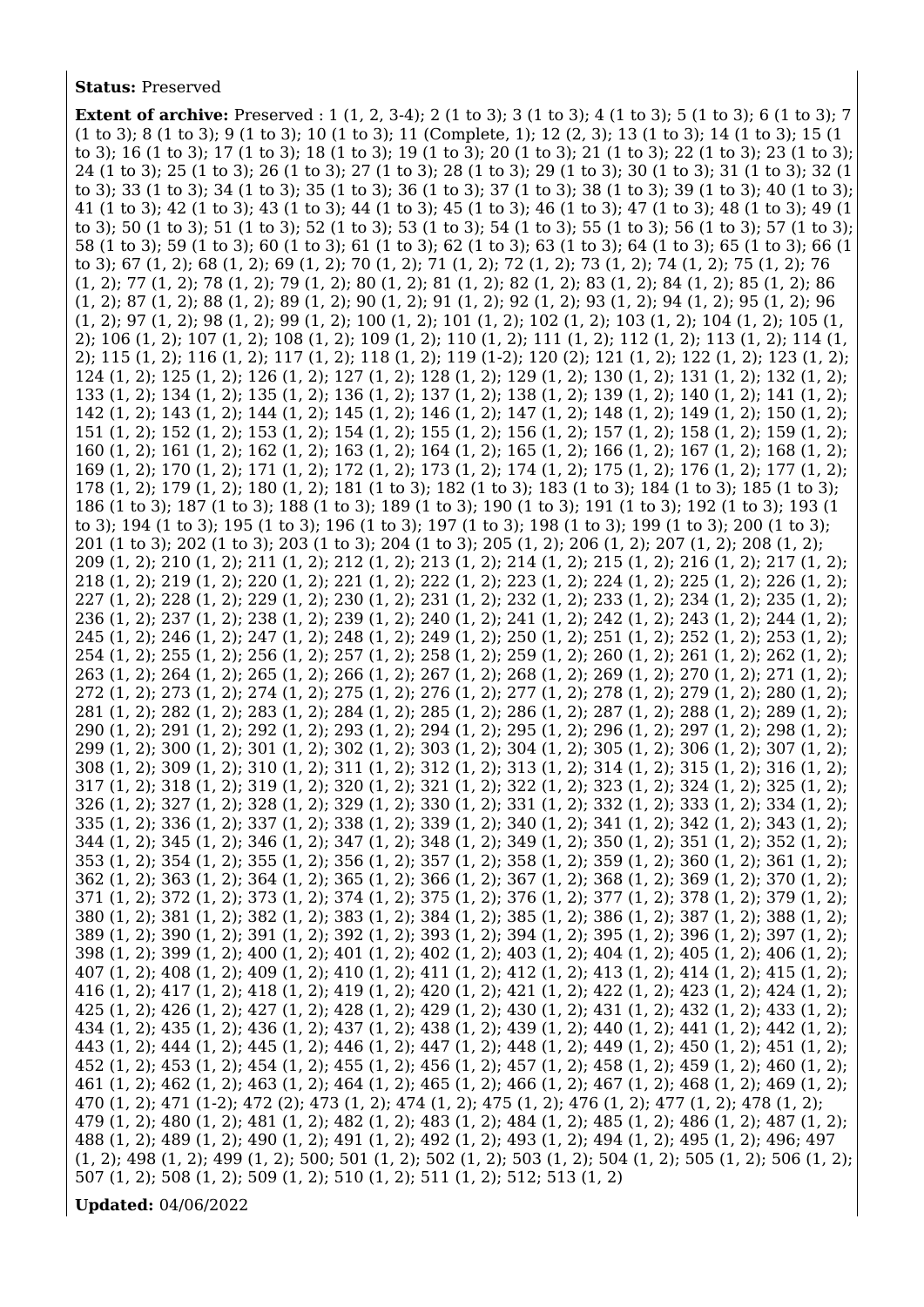**Publisher:** Elsevier **From:** 1960 **To:** 2022 **Keeper:** Scholars Portal **Status:** Preserved